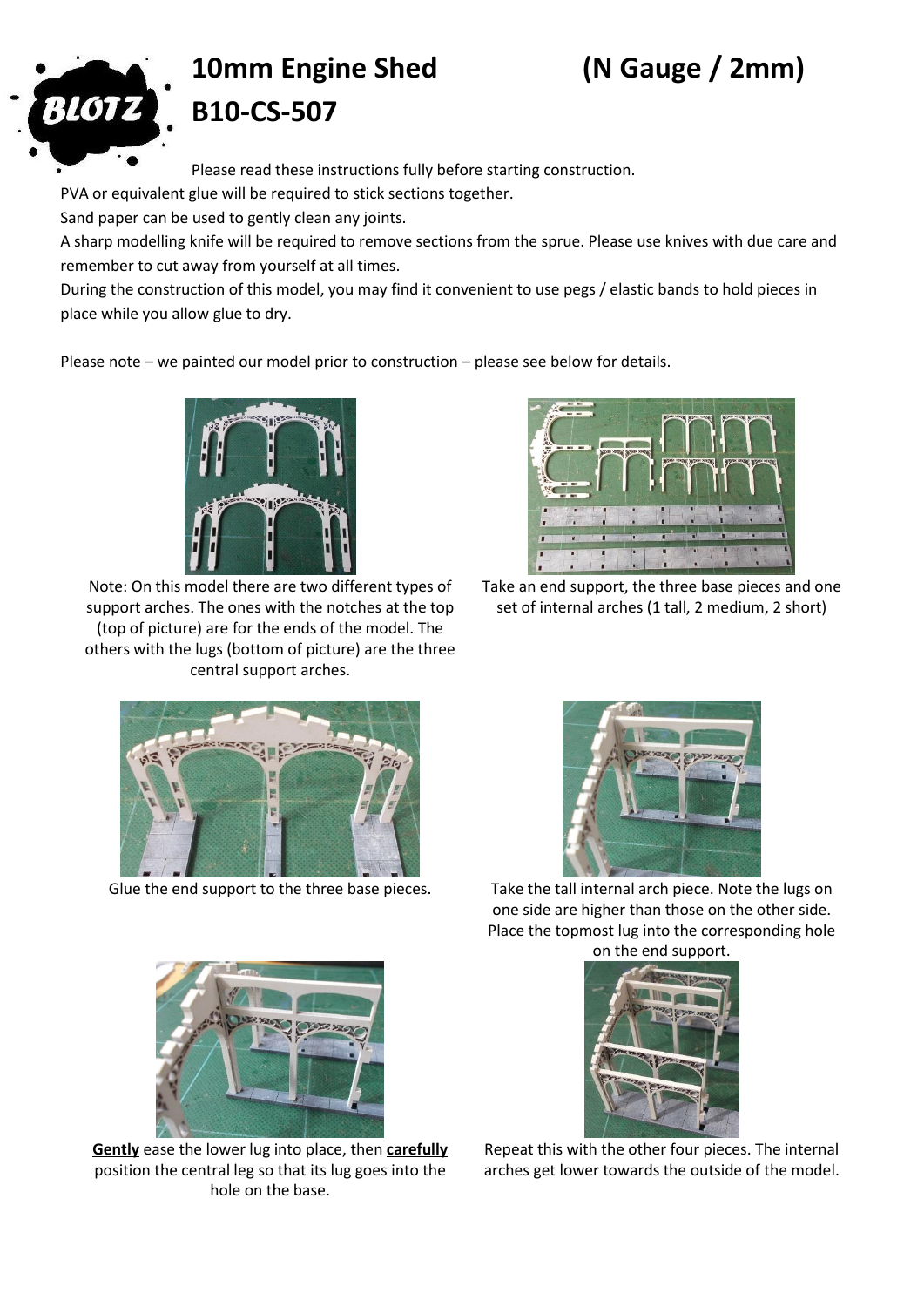

Take one of the three central support arches. Position its lugs into the holes on the base.



Working from one side of the model, **gently** ease the lugs on the internal arches into the holes on support arch.



Starting with the top strip of the lower roof, attach each strip in place so the lugs on the building go into its holes.

Note – the bottom-most piece of roof is a different width to the rest. Then attach the upper roof piece.







Repeat this process along the length of the model, finishing with the other end support. Paint the tops of the lugs and upper strips of the end supports with royal blue.



Glue the ends into position.